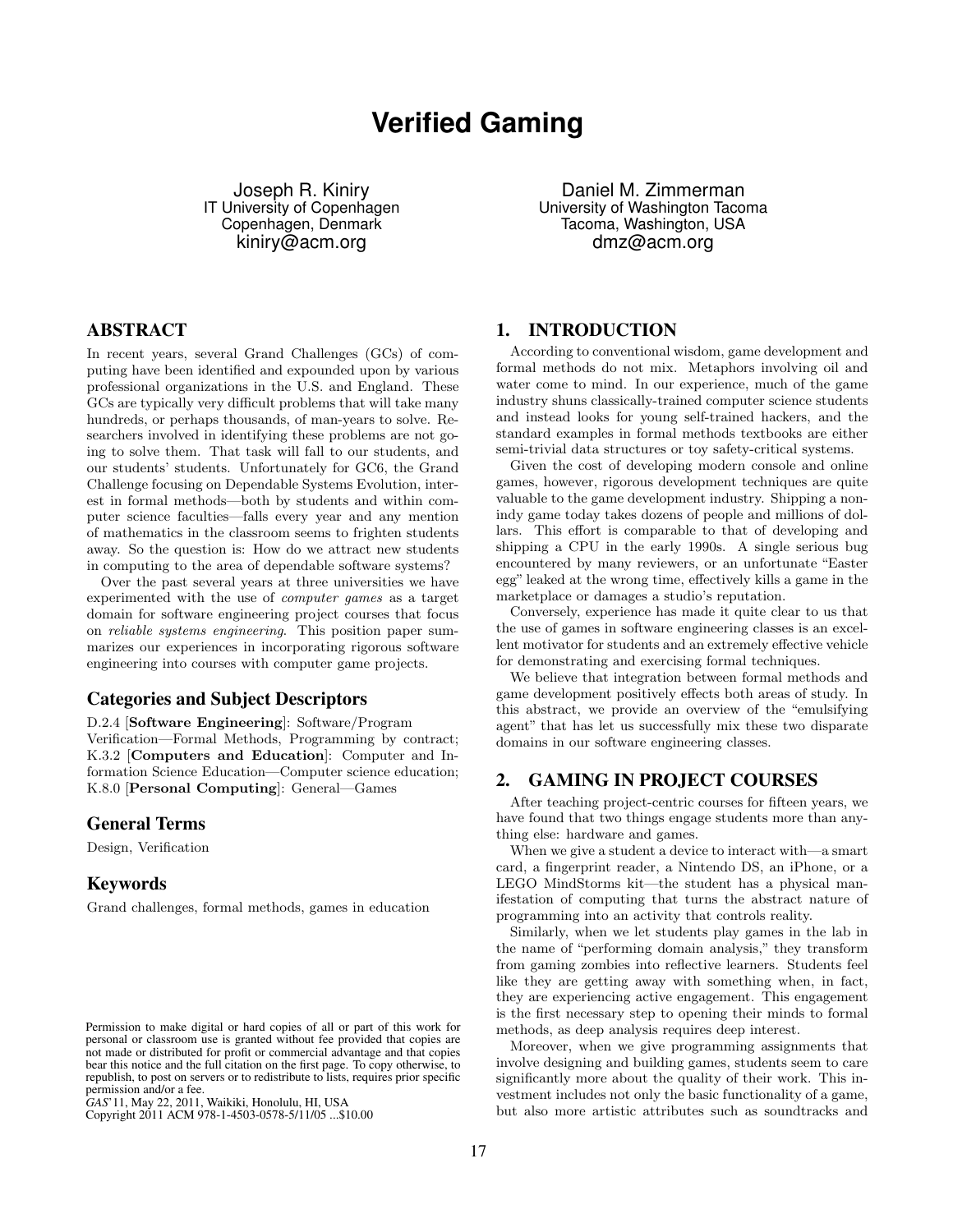graphical assets. These facets permit students to express themselves in ways that many programming assignments do not. Many of our students have continued working on their projects even after the end of a course, showing them off to family and friends and occasionally even making them publicly available on the Web or in app stores.

## 2.1 Secret Ninja Formal Methods

A key to our success in combining formal methods and game development has been our use of secret ninja formal methods [1], a set of techniques that enables students to perform formal analysis, design, and development without being told that what they are doing is "formal" or "mathematical." They perform their analysis and design in a notation that appears to be merely structured English, which is then transformed (either by hand or automatically by our tools) into implementation skeletons with assertions (preconditions, postconditions, invariants, etc.). The resulting implementations are statically checked throughout the development process using multiple tools, and tested using automatically-generated unit tests, without the students doing anything more complex than saving their work in their IDE or clicking a "build" button.

Only after the students have successfully implemented one or more software projects do we reveal that, in fact, they have been using formal methods throughout the software development process. By then they have experienced what modern formal methods can accomplish and almost uniformly appreciate the value of the formal techniques.

#### 2.2 Running Systems as Specifications

An important aspect of our approach is the use of existing games as "specifications" for student projects. The students pick, or are given, a game to replicate. They then play the game extensively in the lab, sometimes using an emulator such as MAME or  $VICE<sub>1</sub><sup>1</sup>$  to discover various aspects of its design and functionality, generate their own analysis based on their observations, and (using the methods described above) implement their own version of the game in a high-level programming language.

Students perform experimentation games in the lab, exploring usage scenarios for real, rather than on paper or in their minds' eyes. When they encounter bugs or Easter eggs, such as a kill screen or the famous Konami  $Code<sub>1</sub><sup>2</sup>$ discussions ensue about the extent to which these bugs and features should be replicated. Once they have thoroughly explored a game, they produce a concept analysis in our structured English notation. This analysis must be detailed enough to replicate the important aspects of gameplay, which includes all the game rules and constraints that ensure game balance as well as detail about graphics, sound, controls, etc.

As an example, consider the classic arcade game Asteroids. A reasonable concept analysis for Asteroids would contain control and gameplay characteristics: the ship is controlled by rotation and acceleration (rather than by moving linearly on the playfield); momentum is not conserved; there is an ominous background soundtrack that accelerates in tempo as asteroids are cleared from the playfield; there are three sizes of asteroid and all but the smallest breaks into two smaller pieces when shot; there are a small number of different asteroid shapes; asteroids can not collide with each other but can collide with flying saucers; and more.

Such an analysis would also contain several constraints related to game balance: at most four shots can be on screen at a time; the "hyperspace" action results in the ship's instant destruction on reentry approximately 25% of the time (as students would determine experimentally); and that large flying saucers fire randomly while small flying saucers target the ship with deadly accuracy. A reimplementation missing one of these constraints would not provide the same gameplay experience. Even a simple change, like allowing the player to have eight shots at a time on screen, would make the game significantly easier.

Having students replicate an existing game, rather than implement a game described on paper, has two main benefits. The most important of these is that the students are able to focus on the software engineering process rather than on the game design process. Formulating game mechanics and balancing them to provide a fulfilling play experience involves many issues that are tangential to the actual implementation and verification of the software, and our courses are not designed to specifically teach game development.

The other main benefit arises because most of the games the students use as specifications were originally implemented in dedicated arcade cabinets or on systems such as the Commodore 64. The original hardware of these games was far less capable than current target machines, and games were written in lower-level languages than those used in our courses. These differences help students directly connect with and reflect upon issues of resource utilization and performance, an understanding of which is invaluable in creating quality software. A reimplementation of a game that was written in assembly, distributed on a 4K ROM, and required 32K of RAM at runtime often takes thousands of lines of Java code and uses dozens of megabytes of RAM at runtime. Witnessing firsthand through emulation the incredible things that classic games do with such minimal resources forces students to carefully consider their own design and algorithm choices and to internalize the idea that high level languages incur costs as well as conferring benefits.

#### 3. TEACHING EXPERIENCES

In this section, we summarize the range of courses we have taught using these methods, the evolution of our techniques, the manner in which we assess students, and the technologies we use.

#### 3.1 Summary of Courses

The initial course that we co-taught with a gaming component was a third-year distributed systems course at Caltech in 1996. Students had to design and implement a distributed poker system in Java, including AI. We required the students to design a peer-to-peer architecture rather than a standard boring client-server architecture. Consequently, reasoning about the correctness of the distributed algorithms and the security of the system to prevent cheating was paramount. Students' poker bots competed in an extensive automated round-robin tournament at the end of the quarter to demonstrate the correctness and quality of their poker systems.

This class represents one end of a spectrum of students and goals. But, while Caltech students are second-to-none, at the time we had few tools to support a formal devel-

<sup>1</sup> Information about these emulators and the development tools that we discuss subsequently, and downloadable versions of most of them, can be found through http://www.verifiedgaming.org/.

*<sup>&</sup>lt;b>* © ⊙ ⊙ ⊙ ⊙ ® ® , http://wikipedia.org/wiki/Konami\_Code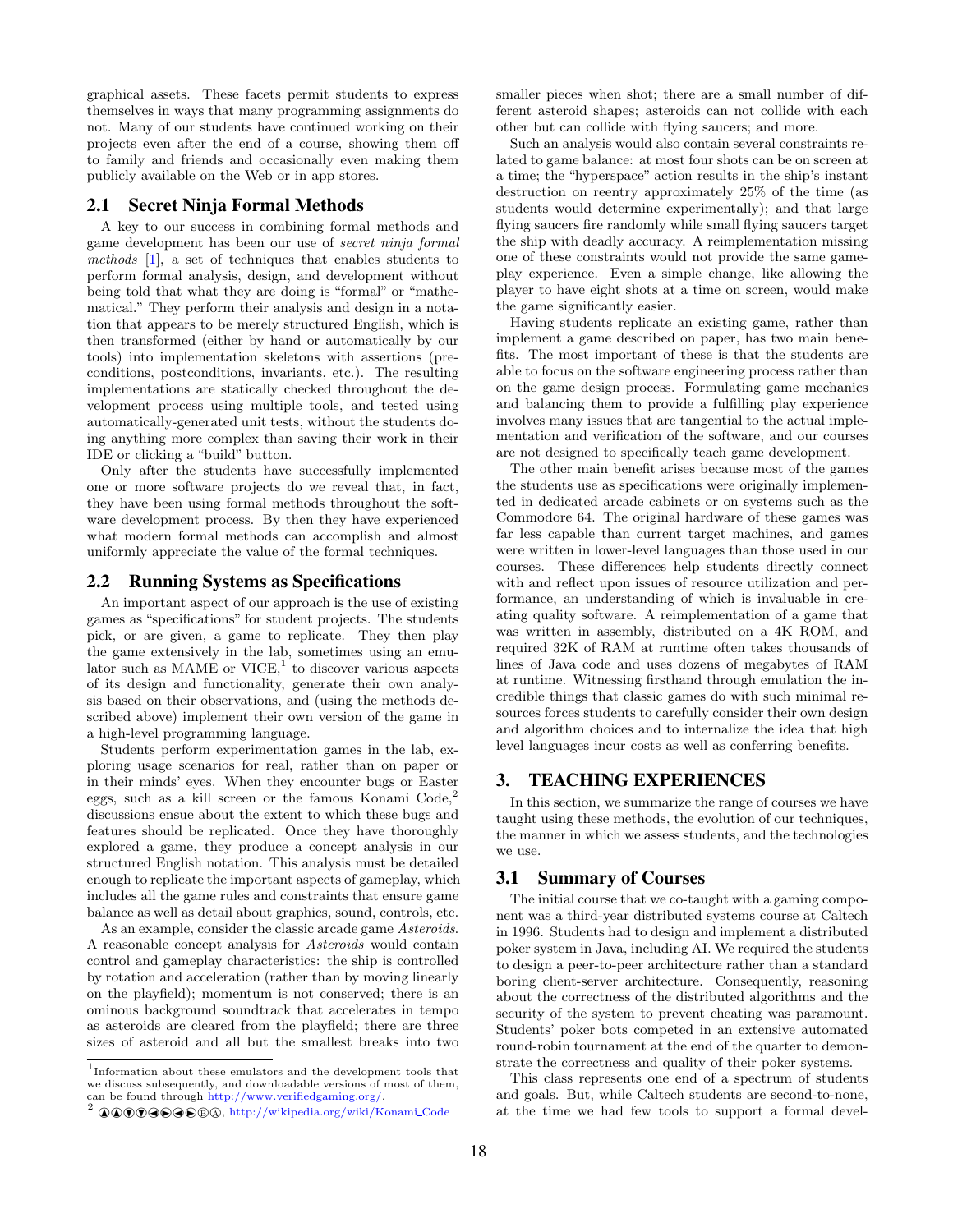opment process. Students hand-wrote and reasoned about their systems, sketched their architectures using drawing tools like xfig, and were only able to test their systems using manually written assertions and unit tests. Java did not yet have an assert statement, no standard logging frameworks existed, the JML tool suite did not yet have a working runtime assertion checker, and ESC/Java did not yet exist.

More recently we have taught students with a broad range of age and experience, from first-year students with only one semester of programming to seasoned software professionals from industry pursuing MSc degrees. This breadth in student background is evidence for our claim that these techniques—and indeed modern applied formal methods in general—do not require brilliant, experienced students.

The courses in which we use gaming as a "hook" also vary. While all are mandatory courses in our curricula, their titles include: Software Engineering 1, 2, and 3; Analysis, Design, and Software Architecture with Project; Advanced Models and Programs; Distributed Systems Laboratory; Programming Practicum. While injecting a game project into any systems course requires some creativity, we have even found ways of finding fun into courses as historically dry as Foundations of Computing (!).

Technologies. In some courses, students must not use Microsoft Windows, thereby gaining first-hand experience with alternative platforms (Linux, Mac OS X, iOS, Android) and their platform-specific (e.g., Core Video and Core Audio) and platform-generic, possibly open source, libraries (e.g., OpenGL, OSS, SDL, etc.) and development tools (e.g., Eclipse, XCode). In other courses, students must use Microsoft technologies (e.g., Visual Studio, XNA, etc.).<sup>3</sup> The choices of platforms, programming languages, and IDEs all have a direct impact on the content of our courses. That being said, every mainstream programming language today has assertions and a Design by Contract library, and most have some static analysis tool support.

For example, with Java we use the JML tool suite, Open-JML, BONc, Beetlz, ESC/Java2, FindBugs, PMD, Check-Style, Metrics, JUnit, log4j, and the JDK logging and concurrency frameworks. With C# we use .NET's assertion and logging frameworks, Visual Studio's static checkers, and MSR's Code Contracts compiler, static checker, and PEX.

Special Considerations for Group Work. For group work, teams range in size from two to eight students. More mature students are permitted or encouraged to attempt to organize larger teams. Students take responsibility for specific subsystems of the project depending upon their interest and expertise. Students typically self-identify roles and selforganize into teams. We assist them to ensure that each team contains appropriate broad coverage of the domains necessary to accomplish the game development goals.

Summative and Formative Feedback. Typically, each team works with a dedicated teaching assistant who meets with and evaluates individual and group performance on a weekly schedule. Regular feedback is given during analysis, design, and development in two ways, online and offline. Online feedback is automated and interactive and uses our AutoGradeMe tool [2] and artifact reviews. Asynchronous offline feedback is given by TAs and instructors, watching RSS feeds of version control repositories and using collaborative development environments like Trac. Consistency of

feedback is regulated and maintained by total or random double-assessment by TAs and the instructor.<sup>4</sup>

Concepts, Tools, and Technologies Covered. The topics covered include a subset of the following, depending upon the nature and length of the course and the maturity of the students: $5$  UNIX; build systems; version control systems; documentation; coding standards; metrics; assertions and contracts; specifications; system, integration, and unit testing; collaboration/teamwork and collaborative development; use of collaborative development environments; concept analysis, design; patterns; software architecture; and test generation.

## 3.2 Student Projects

Over the years, our students have chosen many different games as projects. For the interested reader, we have archives of version control repositories going back half a dozen years that include hundreds of example projects.

Typical student projects are based on classic arcade titles (e.g., Asteroids, Defender, Missile Command, Space Invaders, Tetris), Commodore 64 games (e.g., Elite, Space Taxi, Thrust), or current "casual" games (e.g., Flow, Plants vs. Zombies) with which students are already familiar. Some students design vehicle simulators (inspired by titles like Red Baron and Super Sprint) or, if they are less interested in video games in general, real-world games such as Monopoly and poker. We have sometimes been surprised by the genres and technologies that are unpopular in our classes.

Genres. With regard to genre, action games are king. Adventure, role playing, simulation (construction and management, life, God games), real-time strategy, music, pure puzzle (as compared to action puzzle games like Tetris), and sports genres are nearly unrepresented. Likewise, and perhaps most surprisingly given the historical impact of the genre, platform games (e.g., Jumpman, Pitfall!, and of course Super Mario Bros.) are also unpopular.

We are unsure why the non-action genres are so unpopular. One possible explanation is that most students are more interested in the animation and rendering aspects of game implementation (and the resulting instant gratification of seeing their creations shoot bullets everywhere and explode in creative ways) than in the level design, puzzle creation, and story creation that are core components of non-action games. Such content creation is time-consuming and often viewed as unrewarding in programming-centric courses.

Technologies. Attempts at teaching the students to render with vector graphics (e.g., Gravitar, Star Wars, and Tempest) are often stymied by students' (and APIs') focus on bitmaps and sprites. Isometric games like Congo Bongo and Zaxxon are also unpopular, perhaps because tiling and character graphics are unfamiliar and under-appreciated.

When unconstrained, students often try in their naïveté to use complex modern technologies rather than simple and elegant classical techniques. For example, they are quite willing to dive into programming multiplayer network games with no background in distributed systems, using heavyweight constructs like Java RMI where datagrams or TCP sockets are all they need. Additionally, they typically attempt to use unstructured concurrency—instead of the tried-and-true event loop—to drive animation and process input.

 ${\rm ^3}$  The former constraint is put in place by we instructors for the good of our students; the latter is placed upon us by our administrations.

<sup>&</sup>lt;sup>4</sup>Scaling these multiple assessments has only recently become tractable with the introduction of AutoGradeMe.

 $^5\!$  The topics that include subtle formal content are  $emphasized.$